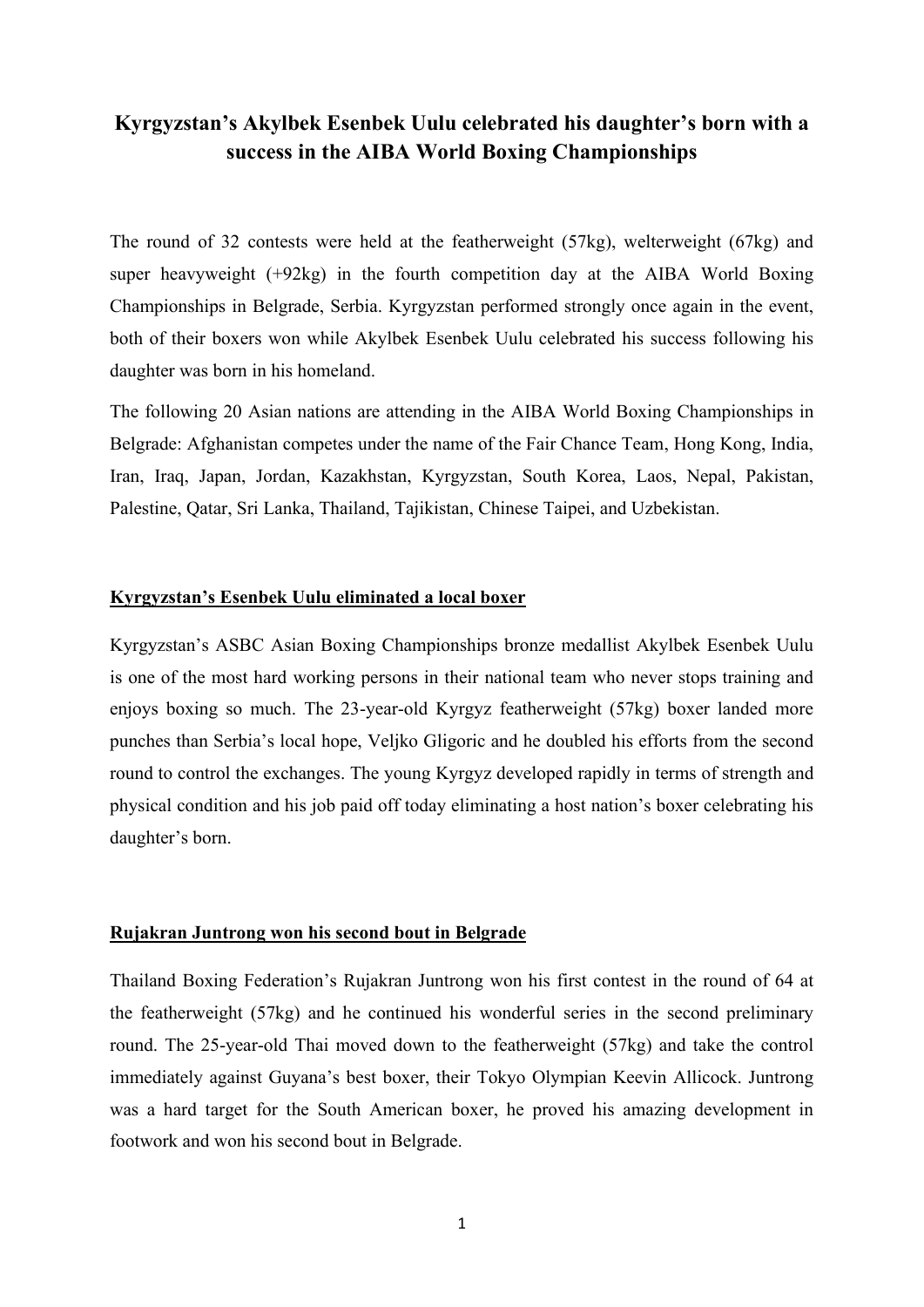## **India's Narender Berwal advanced to the last 16**

India's Narender Berwal replaced their veteran Satish Kumar at the super heavyweight (+92kg) in the national team and he was one of the boxers who had to attend for the last 32 in the AIBA World Boxing Championships. He succeeded in that contest and he was the favourite also in his second preliminary bout against Sierra Leone's Mohamed Kandeh. The 27-year-old Indian, who claimed silver medal at the 2012 AIBA Youth World Boxing Championships, had better skills and his level of experiences decided the bout. Narender landed tough shots in the third round and the referee confirmed his RSC success.

#### **Tajikistan's Jakhon Qurbonov won his bout at the age of 35**

Tajikistan's Jakhon Qurbonov won the Asian Boxing Championships still in 2005 and he claimed the title at the Doha 2006 Asian Games. The two-time Olympian boxer is a 35-yearold veteran who decided to compete at the AIBA World Boxing Championships following his national title. Qurbonov started his campaign at the middleweight (75kg) in 2005 and he attends at the super heavyweight (+92kg) currently. Qurbonov met with an even older Kenyan veteran, Tokyo Olympian Elly Ajowi and controlled most of the actions in the first round. The Tajik boxer proved that he has still the boxing skills and technique to win bout in an AIBA World Boxing Championships.

#### **Mullojonov delivered a success for Uzbekistan**

Uzbekistan's Lazizbek Mullojonov replaced their star Bakhodir Jalolov in the national team and represents the boxing power at the super heavyweight (+92kg) in Belgrade. The 22-yearold Uzbek won the 2017 ASBC Asian Youth Boxing Championships and the CISM Military World Boxing Championships during his career. Mullojonov was quicker than Iran's Pouria Amiri who has just moved up from the heavyweight (92kg) to the heaviest division. The younger Uzbek used fast attacks in the first and second rounds but Iran's talent also impressed in the third. The final verdict was split decision in the favour of Mullojonov but Amiri also proved his potential for the future.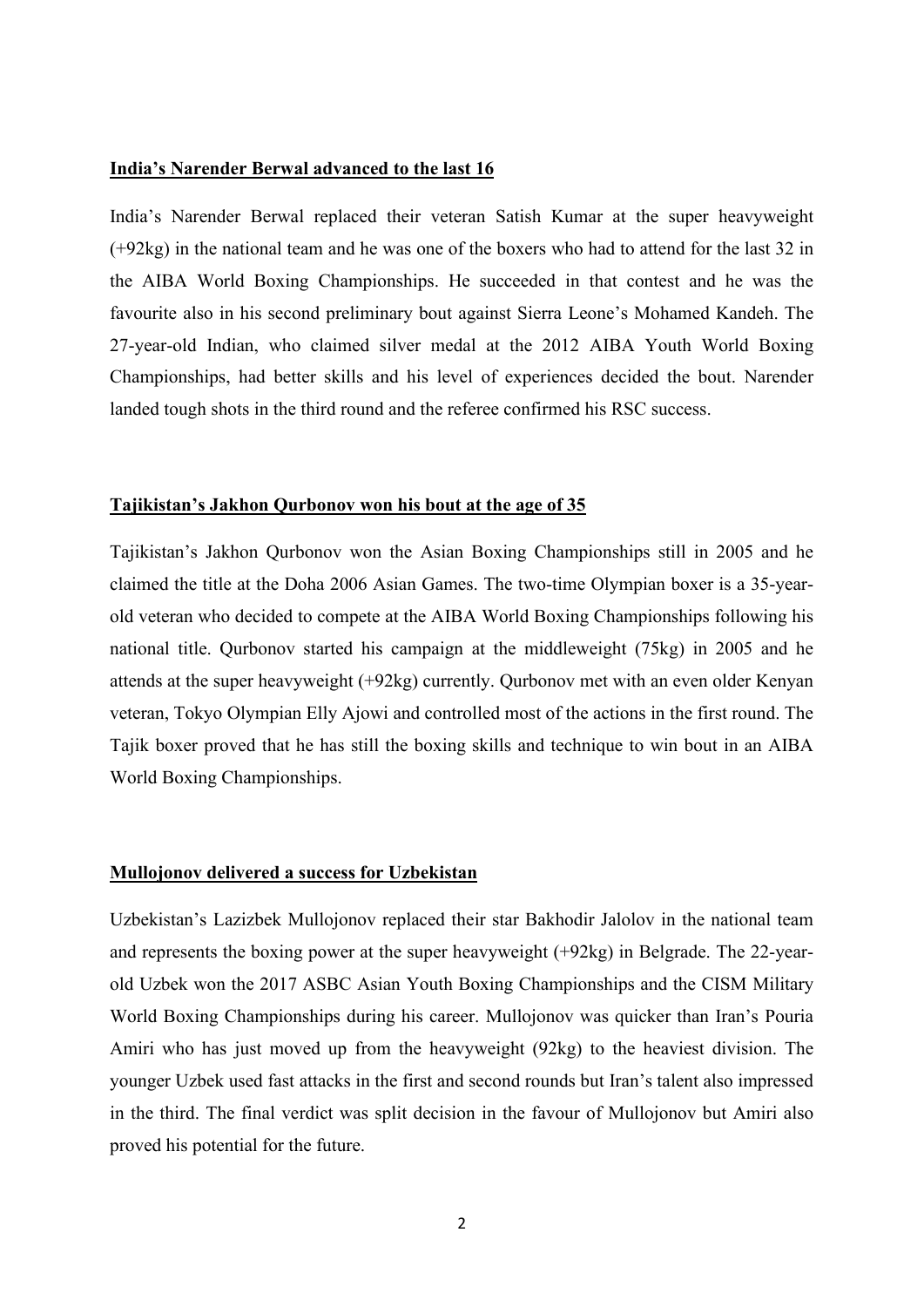## **India's Rohit Mor picked his second opponent**

India's Rohit Mor impressed in the first preliminary round, caused a strong surprise to the experts with his amazing technical skills. The currently 20-year-old Indian competed at the 2019 ASBC Asian Youth Boxing Championships but he could not get a medal in Ulaanbaatar. It was a strong lesion for Mor who used the recent two years to develop his skills in all aspects of boxing which he showed against Bosnia & Herzegovina's Alen Rahimic. The younger Indian featherweight (57kg) boxer used his distance well and the German-based Rahimic was not able to touch him.

#### **Kazakhstan's Serik Temirzhanov eliminated Reito Tsutsumi**

Kazakhstan's Serik Temirzhanov achieved his first title, the gold at the ASBC Asian Youth Boxing Championships in 2016 and he was able to join to the elite national team three years later. The 23-year-old Kazakh had a perfect strategy against Japan's AIBA Youth World Champion and ASBC Asian Youth Champion Reito Tsutsumi. The Japanese boxer was not enough fresh in this bout, he could not follow Temirzhanov's speed and the referee counted also Tsutsumi in the second round. The Kazakh boxer is in amazing shape and his fantastic performance meant that Reito Tsutsumi lost his first international bout.

## **Uzbekistan's Asadkhudja Muydinkhudjayev won his second bout easily**

Uzbekistan sent a combined team to the AIBA World Boxing Championships, older stars with young prospects. Their welterweight (67kg) boxer Asadkhudja Muydinkhudjayev had special physical trainings to achieve the condition of the top stars. The 20-year-old Uzbek opened with a clear success on Day1 and he started also well against Palestine's Ahmed Harara in the second preliminary round which was the battle of the southpaw boxers. The Uzbek talent was confident against the Palestinian, he landed his shots with perfect timing and eliminated his second rival in Belgrade. He will be meeting with Japan's ASBC Asian Boxing Championships silver medallist Sewon Okazawa as next.